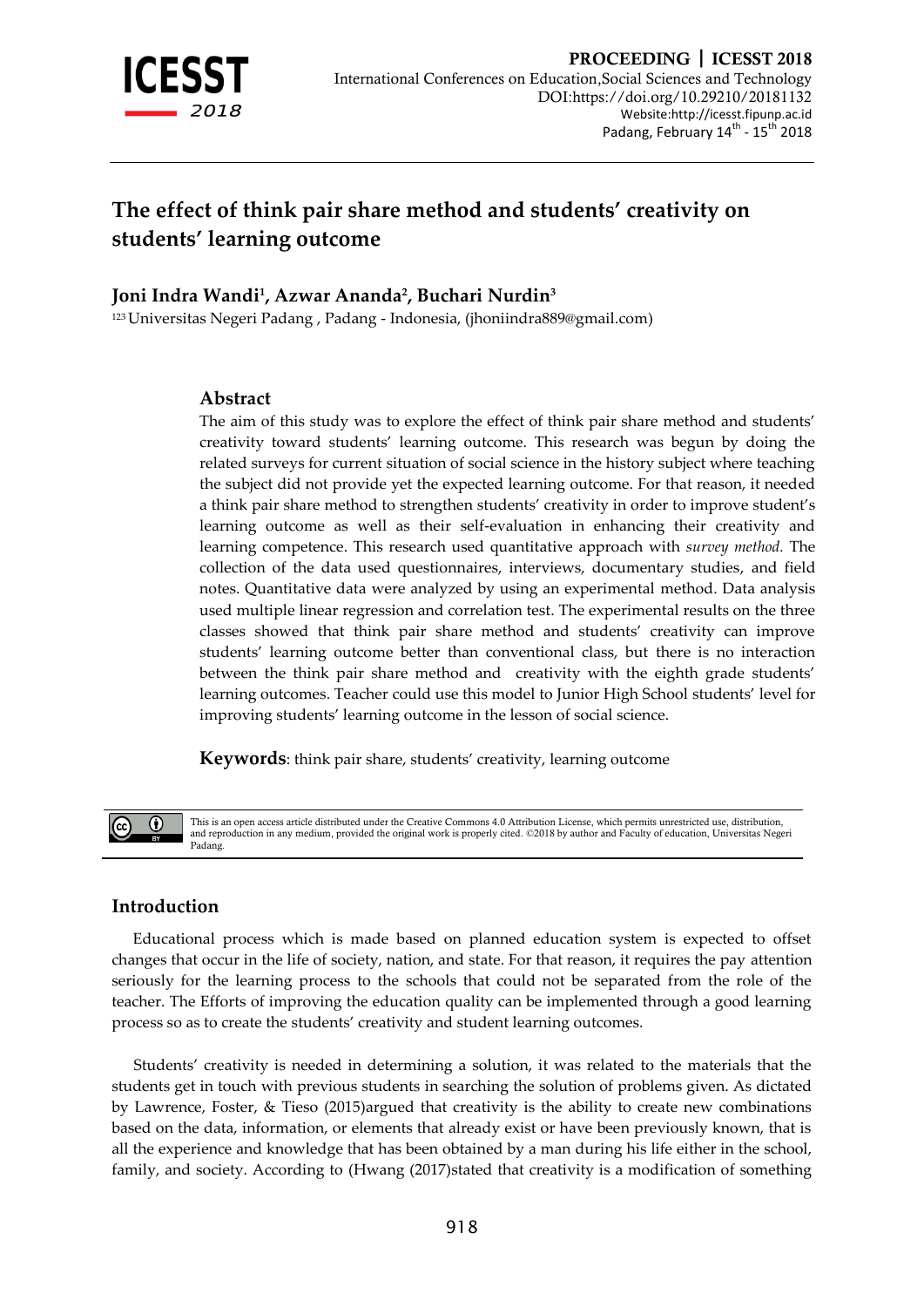that already exists into a new concept. In other words, there are two old concepts that combined into a new concept. Meanwhile according to Yang, Lee, Hong, & Lin(2016)stated that creativity is the result of interaction between the individual and the environment, the ability to create new combinations, based on the data, information, or any existing items or previously known.

Increasing students' creativity is very important in learning, process especially in social studies. It is due to the social science goal is to establish the mindset of students' creative and responsivse to community socialdevelopment. As explained by Lawrence stated that the purpose of social education is developing the students' thinking skills, attitudes and values as an individual, social and the cultural beings(Lawrence et al., 2015).

Student creativity is needed to determine a solution, it related to previous material and previous knowledge of students about the problems to find out the resolution of it. As dictated by Al-Dababneh, Al-Zboon, & Ahmad (2017)argued that creativity is the ability to create new combinations based on the data, information, or elements that already exist or have been previously known, that is all the experience and knowledge that has been obtained by a person during his life either in the school, family, and community

In social science the curriculum at the level of secondary school subjects should be integrated method. The integrated curriculumaims to 1) students are familiar with concepts related to people's lives and environment; 2) have the basic ability to think logically and critically, curiosity, inquiry, problem solving, and social skills in the life; 3) have the commitment and social awareness of values and humanity; and 4) have the ability to communicate, collaborate and to compete in a pluralistic society, either local, national, and global.

Social knowledgeis a science that examines the various disciplines of social and humanities as well as a basic human activities that is packed scientifically in order reflected on the deep insight and understanding it to the students, especially at the elementary and secondary levels.Leyshonstated that the purpose of social education is developing thinking skills, attitudes and values of learners as individuals and as social in the cultural beings (Leyshon, 2014).

In an effort to realize the objectives of social studies learning is to sharp their students' creativity and for this reason needs the right method, one appropriate method to do that is to form the creativity learning by using think pair share model. Think pair share is a cooperative learning type designed to affect the students' interaction and motivate student to find out the problem of the life, so that it will set up a students' creativity in learning their social life. Think pair share gives students the opportunity to work alone and collaborate with others. Another advantage of this study is the optimization of students' participation.

These advantages includingimproving student learning outcomes and increasing the real conceptual learning by doing the high activity such as order thinking and cooperative discussions in a group so that students are fun to learn material in the long period of time.

Based on the results of preliminary observations that researchers did from 4 to 6 January 2015 at SMPN 24 Padang obtained a description of social learning is still less encourage especially in the development of students' creativity, it was still lower, because teachers still domain in the class by using teacher centers method, besides teachers also tend to apply the social teaching by using deductive method, the teacher explained all the material in the textbook, then the student was required to answer the questions in the exercises columnon the textbook.

Indeed, there have been several interactions that teacher have been done in building the creativity in each session, for example when teachers explanation about the subject by involving learners in interactivediscussion, but not many students answered the question given by teachers, perhaps it was caused by teachers used to give a straight answer without waiting for the students to think or discuss in small groups first, so every discussion, it is impressed almost all students are not initiative to think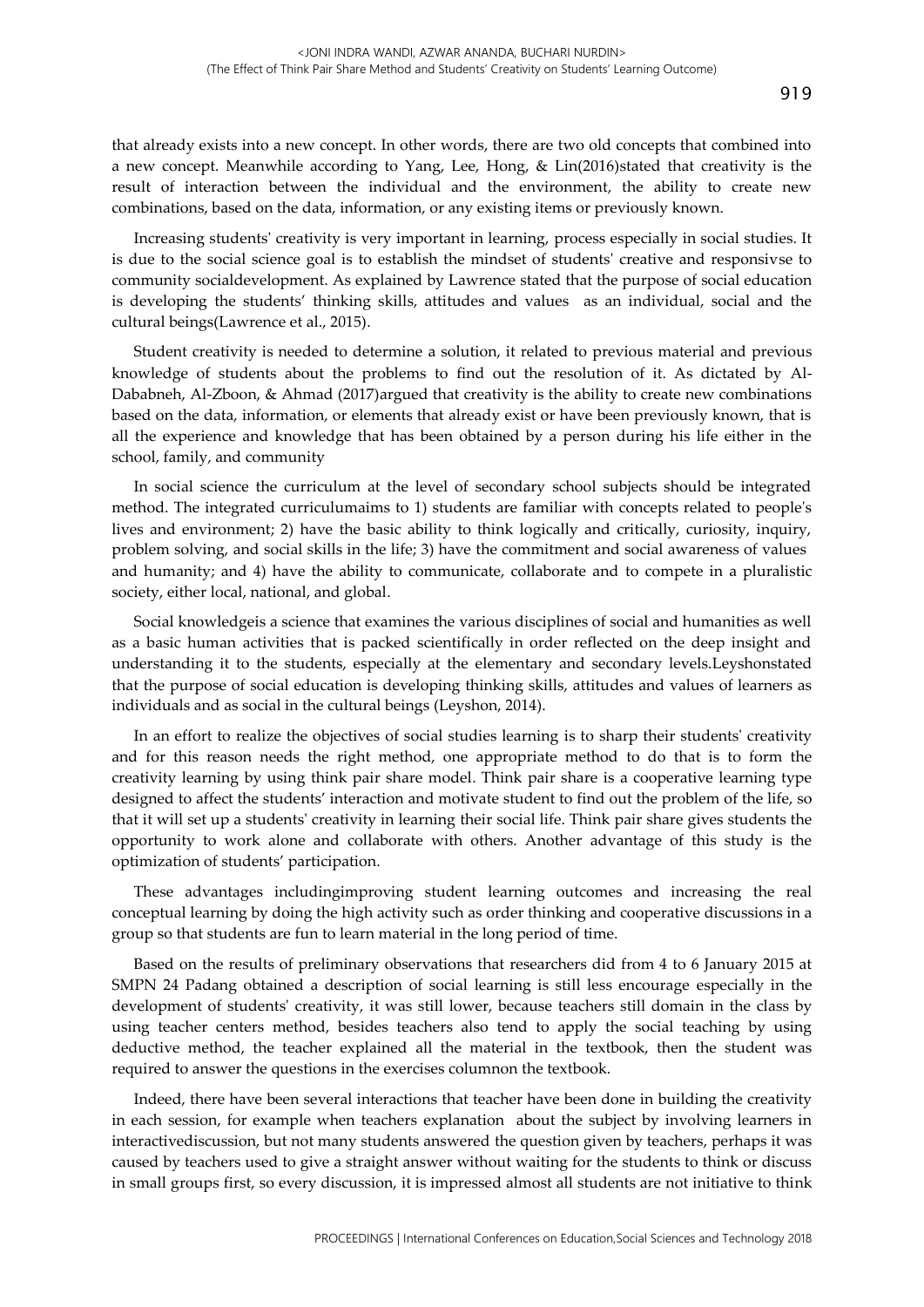and answer the question given, as well as when the teacher asks and the students asked too, none of them asked, because the class situation was not good atmosphere where almost the learner being passive, only one or two learners who want to ask, but the question was not quality this condition as if nothing conducive and nothing good impression of critical thinking in answering the question given by teacher.

As a result, the condition of passive students when they study, it leads them learning less exciting and boring, because students only hear without doing thinking for learning. This condition is often the authors found, some students were sleepy when his or her teacher explains the subject matter in front of class;it was a monotonous learning atmosphere that leadsstudents to be less eager to follow the lessons.

Based on the problems above, so the aim of this study is to explore the effect of think pair share method and students' creativity toward students' learning outcome in the subject of social science at eighth grade student at SMP Negeri 24 Padang. This research was begun by doing the related surveys for current situation of social science in the history subject where teaching the subject do not provide yet the expected learning outcome. For that reason, it needs a think pair share method to strengthen students' creativity in order to improve student's learning outcome as well as their self-evaluation in enhancing their creativity and learning competence.

#### **Method**

This study used an experimental quantitative approach with survey design. According to (Creswell W John, 2014)stated that experimental quantitative study is to test the hypothesized among variables. The hypothesis of this study will be verifiable. It describes that the hypothesis have strong relationship between variables. This research used two variables are creativity and students' learning outcome to compare between the effectiveness method of think pair share as experimental class and conventional method as control class with creativity as covariate variable.Population of this study was all eight grade students of Junior High School of SMP Negeri 24 Padang. Sample was taken as much as 112 people. Research data collection techniques covered summative tests to measure students' learning outcome of social science and questionnaires to measure students' creativity. The research instruments used validation of instruments, achievement test and creativity questionnaire. Before using the instrument, all instruments should pass the validity test. The validity test was done by using the content validity through the opinion of experts to examine the contents of the test systematically and to evaluate its relevance with target that has been determined. Other instruments such as lesson plan, student worksheet handout, written test and performance test was measured by using empirical test of validity. According to Creswell W John, (2014) the validity of the test showed the extent to which a measuring device used to measure its validity and reliability. The measurement of it can be done by using product moment, the item can be considered as a valid question if it is greater than 0:30. While reliability is if all question asked of respondents trusted based on Cronbach alpha test

#### **Results and Discussion**

The implementation of think pair share methodto eight grade students of SMP Negeri 24 Padang was obtained to measure the students' learning outcome in the field of social science. Before the study was conducted, a written test was given first to determine the level of students' ability without doing any treatment at all and the result was compared with the post test. Here the pre test results of students in the two groups of experimental class and control class.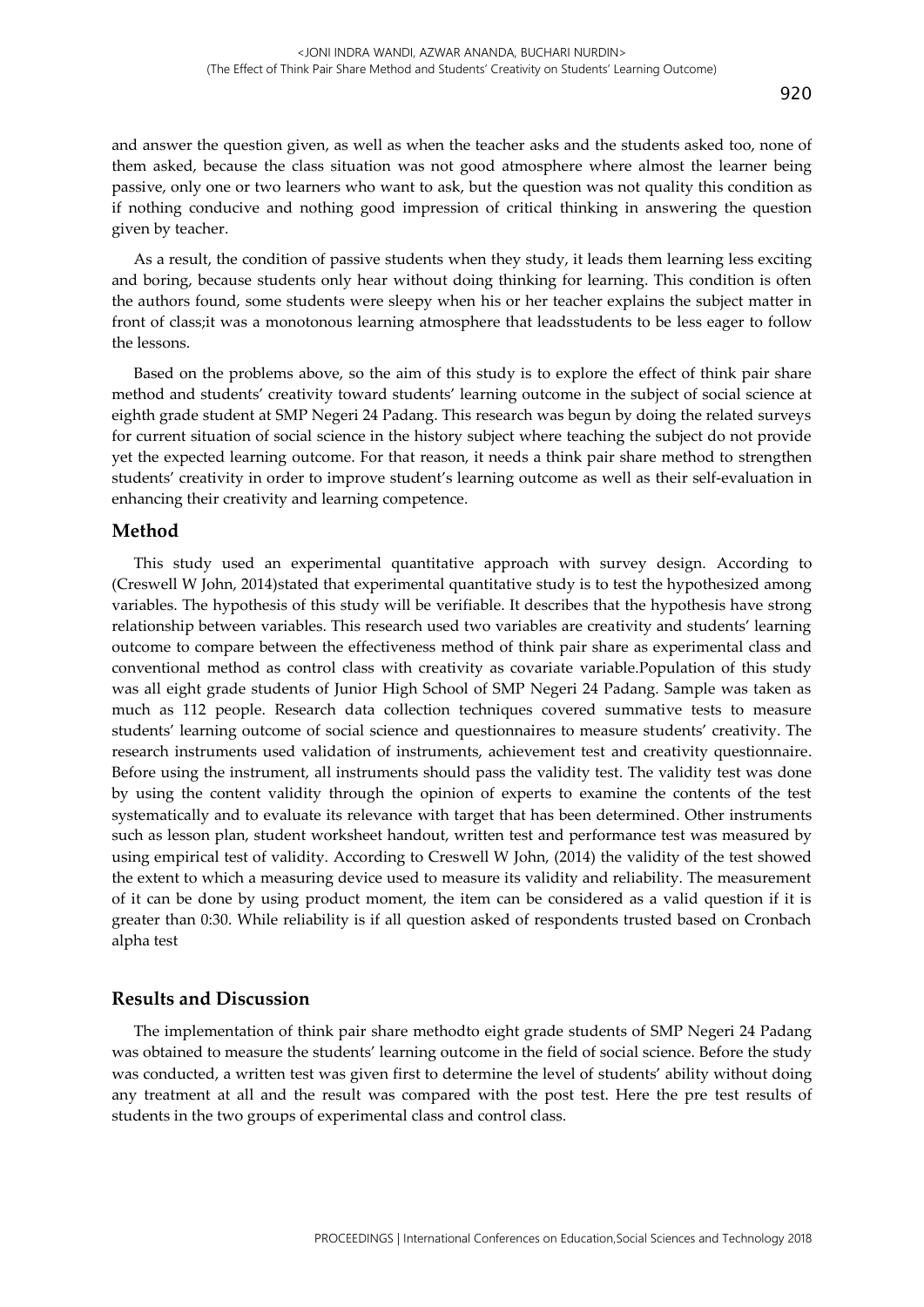| Pre Test<br>Class | N  | Range | Minimum | Maximum | Mean    | Std.<br>Deviation | Variance |
|-------------------|----|-------|---------|---------|---------|-------------------|----------|
| Experiment        | 31 | 20.00 | 70.00   | 90.00   | 77.5806 | 3.6035            | 12.985   |
| Control           | 32 | 20.00 | 68.00   | 88.00   | 77.5938 | 4.6271            | 21.410   |
| Valid N           | 31 |       |         |         |         |                   |          |

Table1Pretest Score in Experimental Class and Control Class

According to the firsttable above showed that the average score of pre test was 77.5806while the value of the control class by using the conventional method was 77.5938, Based on this evidence can be stated that the results of the pretest between experimental class and control class is not too much difference on students' learning outcome.

Therefore, researchers can conclude that based on the pretest result there was no difference of students' learning outcome between experimental class and conventional. So it need to study the result of students' post test by using think pair share (TPS) as treatment in the class when teaching was done and control class by using conventional methods like as usual teaching before posttest did. Based on the results of the data analysis processing of students' posttest can be explained as follows:

| Pre Test<br>Class | N  | Range | Minimum Maximum |       | Mean    | Std.<br>Deviation | Variance |
|-------------------|----|-------|-----------------|-------|---------|-------------------|----------|
| Experiment        | 32 | 20.00 | 75.00           | 97.00 | 85.6250 | 5.8351            | 34.048   |
| Control           | 32 | 20.00 | 73.00           | 95.00 | 80.6313 | 6.3040            | 39.714   |
| Valid N           | 32 |       |                 |       |         |                   |          |

Table 2 Post Test Score in Experimental Class and Control Class

According to the second table above showed that the average score of experimental class was 85.6250, while the control class with conventional method was 80.5313. After seeing the students' learning outcome of the post test above, it can be concluded that the experimental class has higher learning outcomes than control class. It means the experimentalclass can increase the students' learning outcomes better than the control class.

From analysis of Pre test and post-test to experimental and control class showed there was significant different between them as follows.

| Class      |            |    |       | Students' Learning Outcome |        |          |  |  |  |
|------------|------------|----|-------|----------------------------|--------|----------|--|--|--|
|            | Creativity | N  | Mean  | SD                         | G. Max | G Min    |  |  |  |
| Experiment | High       | 17 | 0.512 | 0.203                      | 0.864  | 0.200    |  |  |  |
|            | Low        | 15 | 0.245 | 0.214                      | 0.583  | $-0.136$ |  |  |  |
| Control    | High       | 16 | 0.298 | 0.168                      | 0.545  | 0.056    |  |  |  |
|            | Low        | 16 | 0.053 | 0.152                      | 0.313  | $-0.389$ |  |  |  |

Table 3. The Comparison of Students Learning Outcome Based on Students' Creativity

Based on the third table above can be seen that the experimental class which taught by using think pair share method with the high creativity level got learning outcome was 0.512, and control class by using conventional learning methodwas 0.298, While the experimental class taught by using think pair share with low creativity level got learning outcome was 0.214 and control class with conventional learning methodwas 0.053.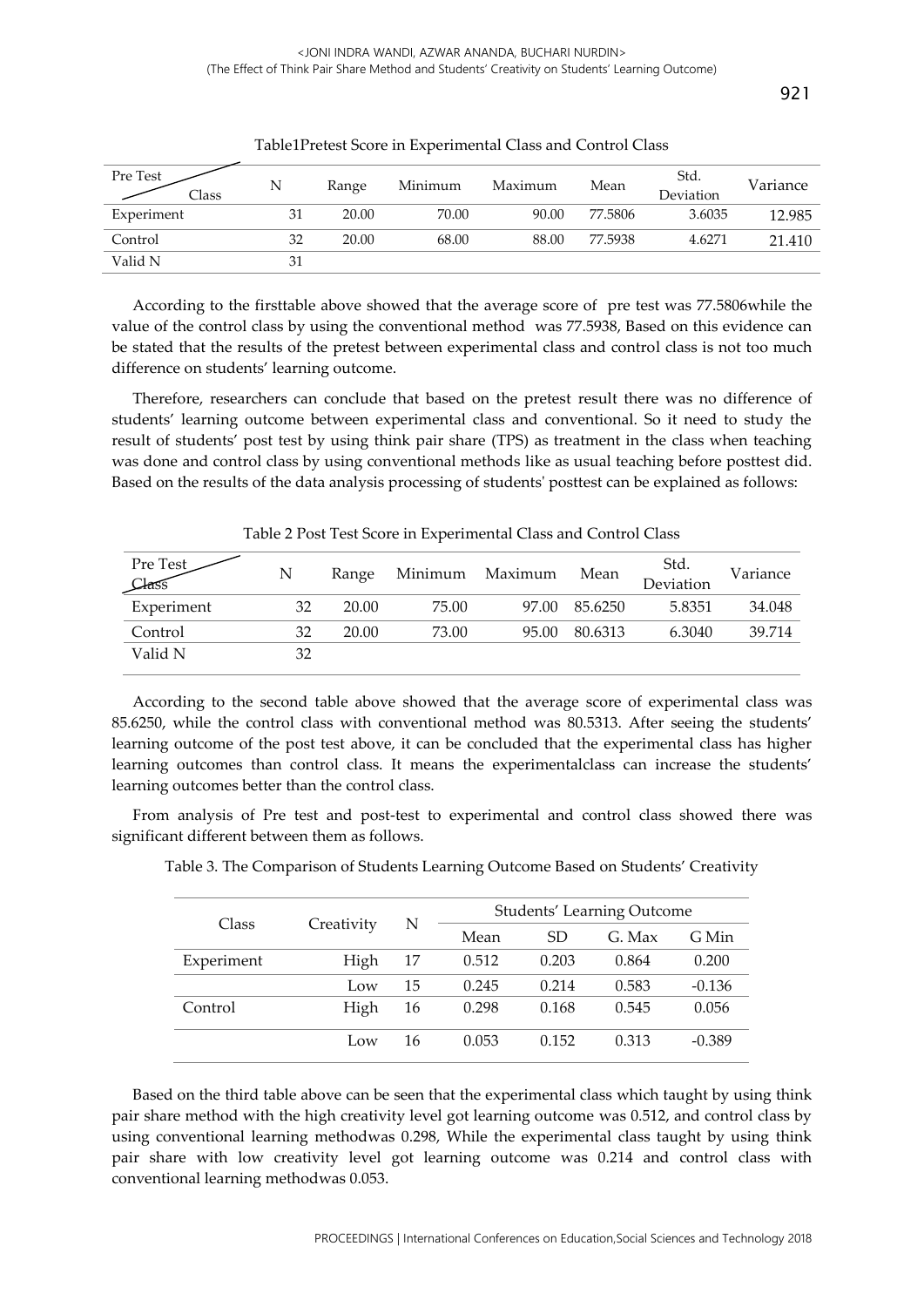Overall it can be concluded that there was a difference in improving student learning outcomes between high and low students' creativity both in the experimental class and control class. Then overall there was also a difference in improving student learning outcomes between low students' creativity and high students' creativity both in the experimental class and control class.

As according to the aims of this research are to answer the hypothesis of whether the method of think pair share and students' creativity is possible to give positive effect toward students' learning outcomein the field of social science better than students who taught by conventional learning methods. The result of research analysis showed that think pair share method is significantly higher than conventional method toward students' learning outcome and students' creativity in SMPNegeri of 24 Padang

|                                                               | Levene's<br>test for<br>equality of<br>variances |      |       |       |                      |                    |                          |                                                 |         |
|---------------------------------------------------------------|--------------------------------------------------|------|-------|-------|----------------------|--------------------|--------------------------|-------------------------------------------------|---------|
|                                                               | F                                                | Sig  | t     | df    | $Sig(2 -$<br>tailed) | Mean<br>Difference | Std. Error<br>Difference | 95% Confidence<br>Interval of the<br>Difference |         |
|                                                               |                                                  |      |       |       |                      |                    |                          | Lower                                           | Upper   |
| Learning Outcomes<br>Variances assumed<br>Equal variances not | .016                                             | .898 | 2.882 | 62    | .005                 | 4.00000            | 1.38795                  | 1.22552                                         | 6.77448 |
| assumed                                                       |                                                  |      | 2.882 | 61.33 | .005                 | 4.00000            | 1.38795                  | 1.22492                                         | 6.77508 |

## Table 4. Results Analysis of Independent t-Test between *Think Pair Share* And Conventional Teaching Method

Based on the table above showed that the significant value  $t_{\text{account}}$  2,882 and 0,005. If compared to the value of  $\alpha$  = 0.05, is significant when the value 0.005 <0.05. Itis means *Horejected because and* is accepted, it can be concluded that the results of students' learning outcome who taught by using think pair share method is significantly higher than conventional method.

In the comparison effect between student with high creativity who taught by using think pair share method and student with high creativity who taught by conventional method showed that student with high creativity who taught by think pair share is significantly higher than the students with high creativity who taught by conventional at the eighth grade students of SMPN 24 Padang

|                                                                          | Levene's<br>test for<br>equality of<br>variances | t-test for equality of Means                                 |                |             |                          |                                                 |                    |                  |                    |  |
|--------------------------------------------------------------------------|--------------------------------------------------|--------------------------------------------------------------|----------------|-------------|--------------------------|-------------------------------------------------|--------------------|------------------|--------------------|--|
|                                                                          | F                                                | Mean<br>$Sig(2 -$<br>df<br>Sig<br>t<br>tailed)<br>Difference |                |             | Std. Error<br>Difference | 95% Confidence<br>Interval of the<br>Difference |                    |                  |                    |  |
|                                                                          |                                                  |                                                              |                |             |                          |                                                 |                    | Lower            | Upper              |  |
| Learning Outcomes<br>Variances assumed<br>Equal variances not<br>assumed | .698                                             | .410                                                         | 2.226<br>2.226 | 30<br>28.93 | .034<br>.034             | 3.50000<br>3.50000                              | 1.57255<br>1.57255 | .28842<br>.28345 | 6.77118<br>6.71655 |  |

Table 5. Results Analysis of Independent t-Test between *Think Pair Share* and Conventional Teaching Method on Students' Learning Outcome Based on Higher Students' Creativity

Based on the fifth table above, it can be proven that the significance value of both treatments were  $t_{\text{account}}$  2.226 and 0.034. When compared with significant value  $\alpha = 0.05$ , where 0.034 is significance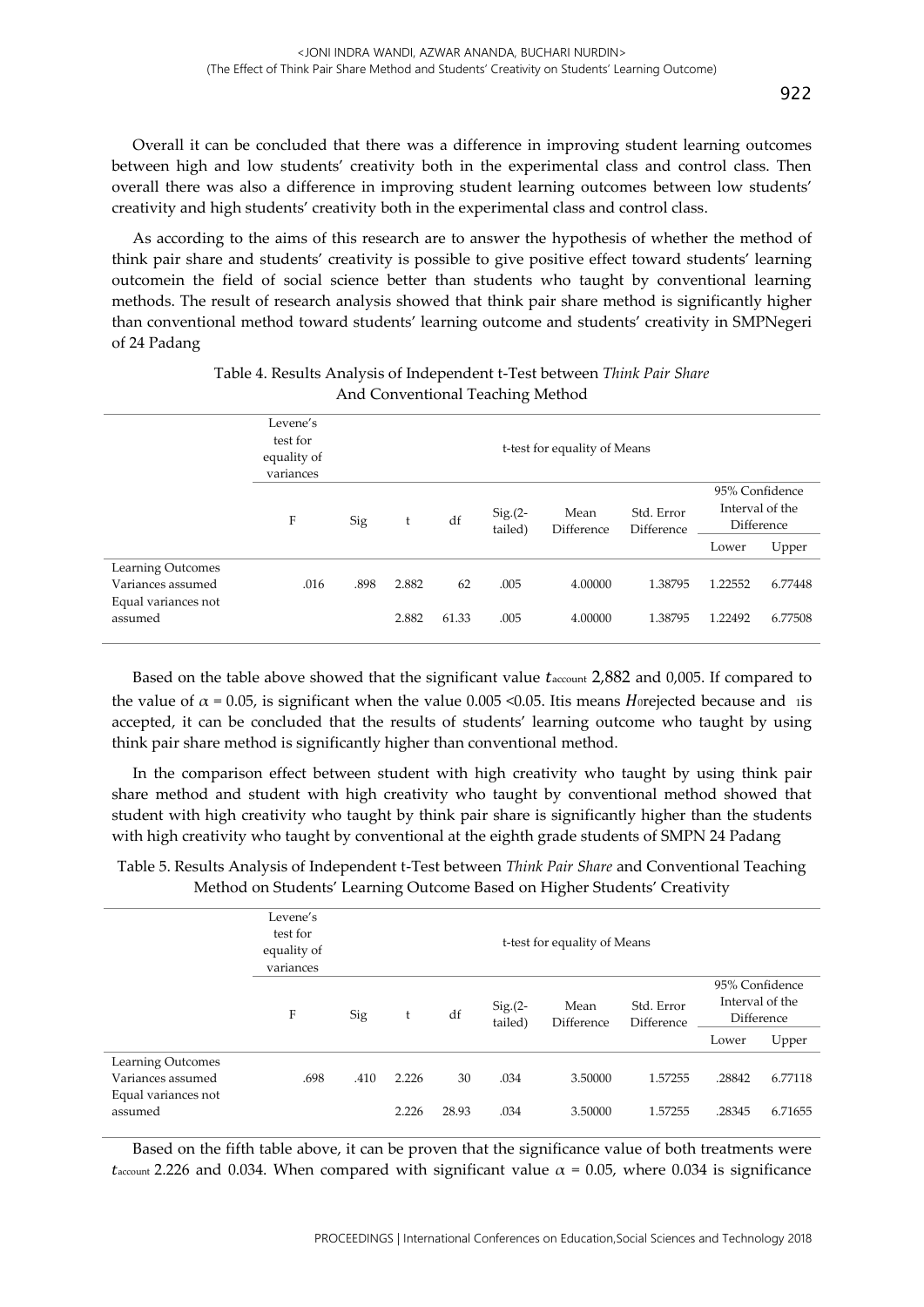different because less than  $0.05$ . It means that in the significance level of  $0.05$ ,  $H_0$ wasrejected and 1was accepted, it can be concluded that the students with high creativity who taught by think pair share method is significantly higher of students' learning outcome than the students with high creativity who taught by conventional at SMPNegeri 24 Padang

In the comparison effect between student with lowercreativity who taught by think pair share method and student with lowercreativity who taught by conventional method showed that student with lowercreativity who taught by think pair share method is significantly higher of the students' learning outcome that other wit lower creativity who taught by conventional teaching method. The analysis result can be seen in the table below:

|                                                                          | Levene's<br>test for<br>equality of<br>variances | t-test for equality of Means |                |             |                      |                    |                          |                                                          |                    |  |
|--------------------------------------------------------------------------|--------------------------------------------------|------------------------------|----------------|-------------|----------------------|--------------------|--------------------------|----------------------------------------------------------|--------------------|--|
|                                                                          | F                                                | Sig                          | t              | df          | $Sig(2 -$<br>tailed) | Mean<br>Difference | Std. Error<br>Difference | 95% Confidence<br>Interval of the<br>Difference<br>Lower | Upper              |  |
|                                                                          |                                                  |                              |                |             |                      |                    |                          |                                                          |                    |  |
| Learning Outcomes<br>Variances assumed<br>Equal variances not<br>assumed | 3.008                                            | .093                         | 2.428<br>2.428 | 30<br>24.04 | .002<br>.002         | 4.50000<br>4.50000 | 1.31260<br>1.31260       | 1.81931<br>1.79114                                       | 7.18069<br>7.20886 |  |
|                                                                          |                                                  |                              |                |             |                      |                    |                          |                                                          |                    |  |

Table 6. Results Analysis of Independent t-Test between *Think Pair Share* and Conventional Teaching Method on Students' Learning Outcome Based on Lower Students' Creativity

Based on the sixth table above can be proven that the significance value of both treatment were  $t_{\text{account}}$  3.428 with significant value  $\alpha$  = 0.002, If comparing the two result with alpha value 0.05, then the result is significance different because 0.02 less than 0.05. It means that in the significance level 0.05, Howasrejected and  $H_1$ was accepted, it can be concluded that the students with lower creativity who taught by using think pair share method is significantly higher of students' learning outcome than other with lower creativity who taught by using conventional teaching methods at SMPNegeri 24 Padang

The interaction between think pair share and creativity on students' learning outcomes at SMPNegeri 24 Padang can be explained in the table below :

| Score            | Type III Sum of       | df | Mean       | F       | Sig  |  |
|------------------|-----------------------|----|------------|---------|------|--|
|                  | <b>Spaces</b>         |    | Square     |         |      |  |
| Corrected Model  | 1160.000 <sup>a</sup> | 3  | 386.667    | 23.039  | .000 |  |
| Intercept        | 447561.000            |    | 447561.000 | 2.667E4 | .000 |  |
| Class            | 256.000               |    | 256.000    | 15.253  | .000 |  |
| Creativity       | 900.000               | 1  | 900.000    | 53.625  | .000 |  |
| Class#Creativity | 4.000                 |    | 4.000      | 238     | .627 |  |
| Error            | 1007.000              | 60 | 16.783     |         |      |  |
| Total            | 449728,000            | 64 |            |         |      |  |
| Corrected Total  | 2167.000              | 63 |            |         |      |  |

R Squared = .535 (Adjusted R Squared = .512)

Based on the calculations with two way ANOVA for analysis of hypothesis test obtained Faccount 0.238 with the Significance value was 0.627. When compared with the value of the real level  $\alpha$  = 0.05,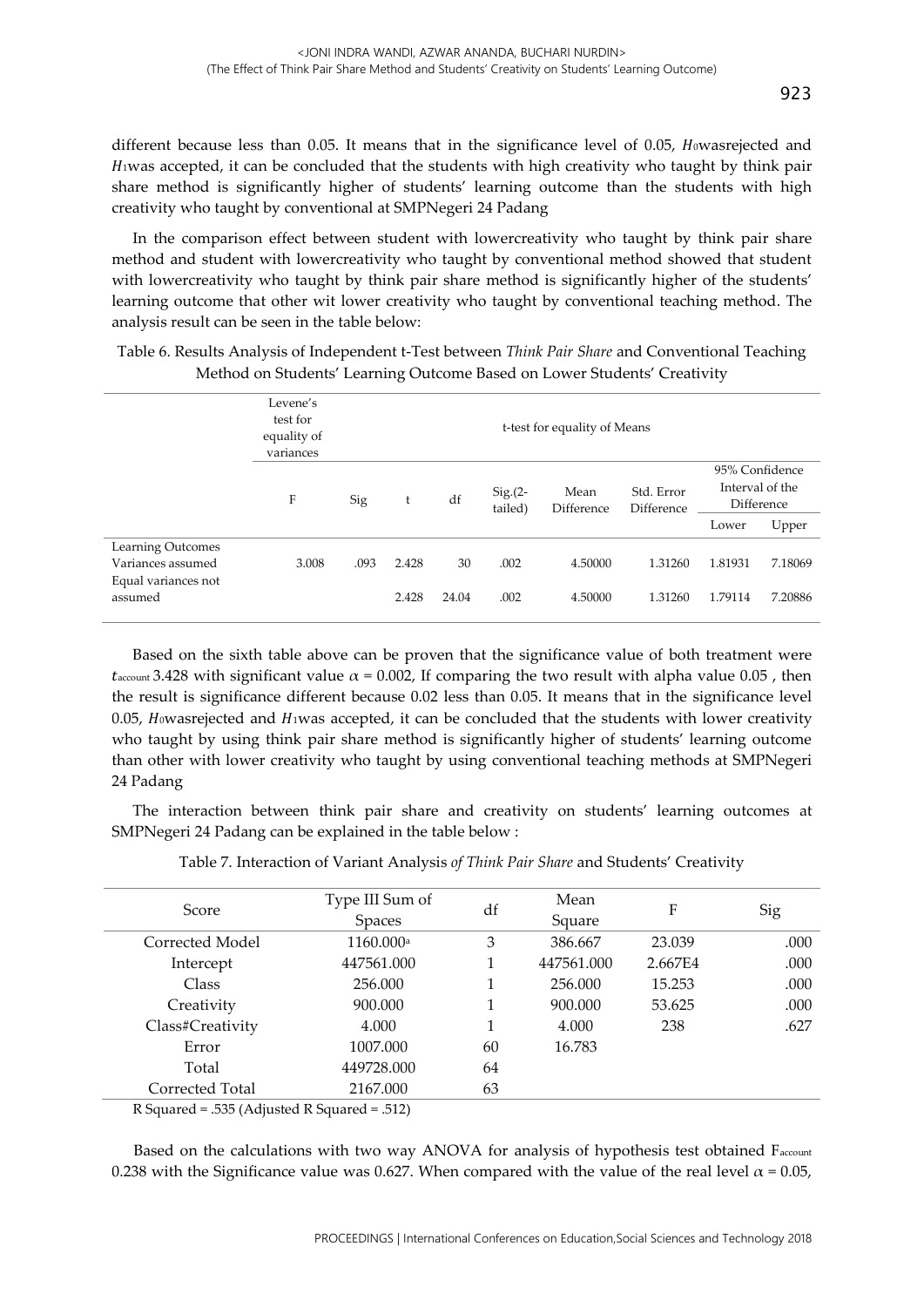this result showed that the value of 0.627 was less than 0.05 then Howas accepted and H1was rejected. It can be concluded that there was no interaction between students' creativity and think pair share method on the effect to the students' learning outcomes at SMP Negeri 24 Padang.

The influence of the Think Pair Share model and creativity to improving the learning outcomes of students has strong relationship with teachers' role in the implementation of their learning model well. In this case, the teacher plays an important role in social learning by fostering the creativity of students. The findings suggest that the implementation of learning social science by teachers in secondary schools use think pair share method is one of the pedagogical abilities of teachers in developing students' creativity while attending the teaching learning process in the classroom, and this is part of the self-efficacy of teachers. Teachers believe that they have the ability to foster the creativity of students in their classes. The results of this study parallel with literature report (Ozkal, 2014)Noting that the ability of teachers in implementing the learning model of think pair share can increase students' high creativity, and the results of this study are also consistent with studies by Sulaiman Keshta & Seif (2013)Which found that teachers who master the learning method well have the ability to develop their students' creativity. These results can be explained by measuring the success of teachers implement the learning model and mastery with any kinds of teaching material well. It means that the teacher's role is very important in encouraging the improvement of students' creativity when following the lesson in the class. (Palmer, 1992)Elaborate on this point and believes that students' success' and students' interest in the material that is taught by teachers are not separated from the ability of teachers to develop teaching materials and implementing the appropriate learning method in accordance with the teaching materials provided.

Implementation of the learning model and creativity are two important variables. Successful implementation of creative learning among students occurs supported by a learning model of Think Pair Share to construct the cooperative learning model among students to share ideas, opinions and knowledge each other in solving any kinds of problems. Think Pair Share methods encourage students to learn creative in their groups and share knowledge in solving a studied problem. So far teachers believe that creativity is a high influence on the achievement of high learning outcomes and vice versa, low creativity tend give lower learning outcome. There are some explanations that may be described in these findings is to increase student learning outcomes, then the teacher must build a fun learning method based on collaborative and sharing the idea of one and other student in a group like a think pair share method. Rubenstein, McCoach, & Siegle (2013)Supports this explanation, because they reported that teachers were able to build the value of creativity and professional development themselves, then it will affect the success of their students' learning, especially in developing students' learning behavior of creative. However, in this study, the absence of interaction between teachers attainment and their implementation ability to create a good atmosphere learning model and creativity to improve student learning outcomes. This condition may be caused by the behavior of the students were still unruly and limited time allocation causes creative thinking of students is limited too,

These findings are also different with studies of Plucker, J., & Beghetto, (2003)revealed that the interaction between teacher's ability of applying the learning model well and creativity on the increasing of students' learning outcomes. This condition is quietly different with the conditions of our study because the duration study of Plucker and Beghetto is long enough and the implementation of learning group involved high school students where their emotional and cognitive have been more maturity than middle school students, in addition to the additional possibility is that the teachers in the study of Plucker and Beghetto showed a positive response in every learning process which involves the creativity of students, whereas in this study, we did not measure the response of teachers and students, so there is no improvement treatments as practiced like in the research of Plucker, J., & Beghetto, (2003).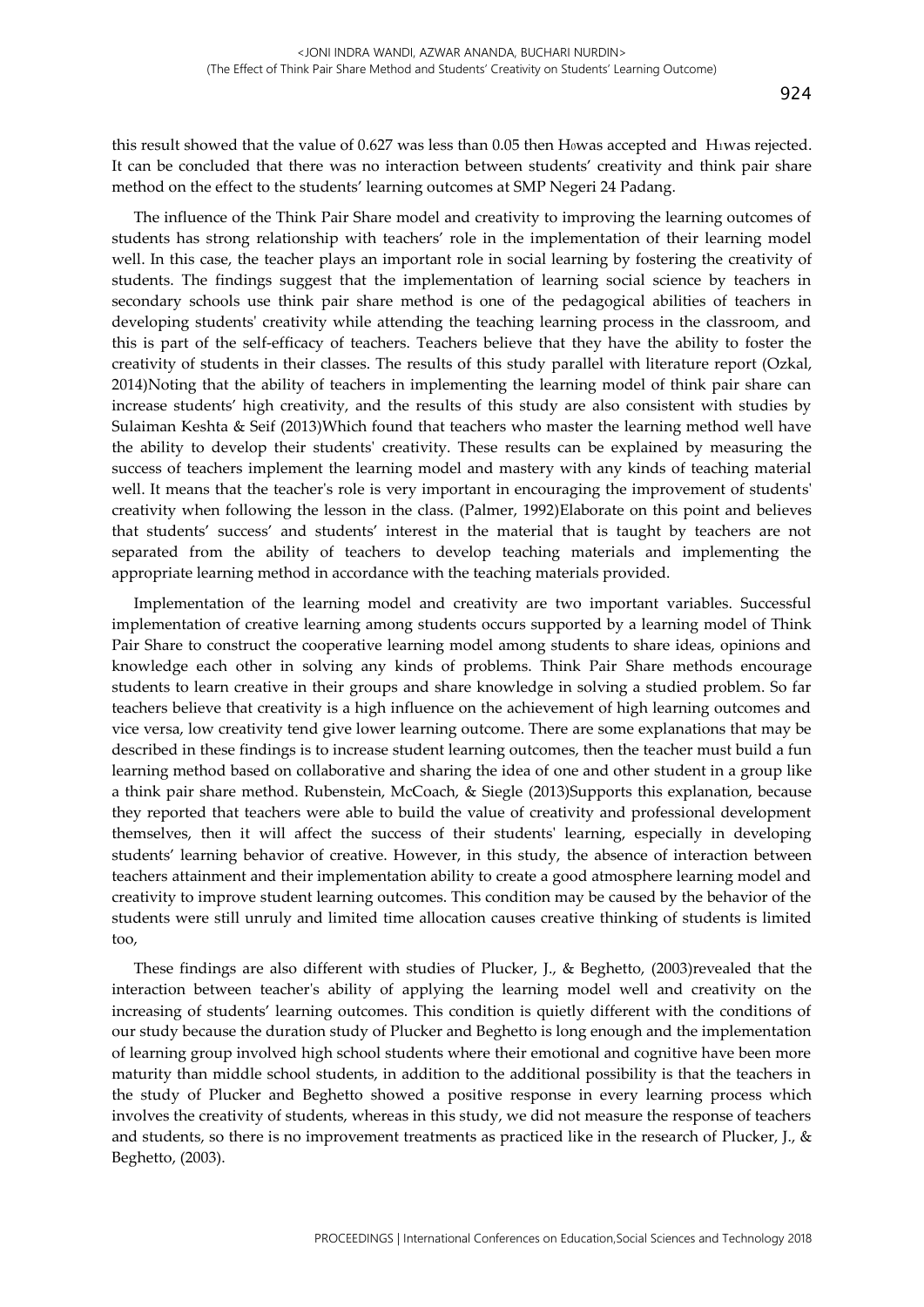Nevertheless, the results showed that there is a positive influence between the learning models of think pair share on the improvement of students' learning outcome. The results of this study consistent with the research of Cooper (2018)stated that think pair share model can improve students' learning outcomes. Likewise with the creativity that is believed can improve student learning outcomes as well and proven in this research indicate by highly creative students will be produce highly learning outcome to the student in study of social science by using think pair share method and finally impact on improving students' learning outcomes.

An important finding of this study is that the experimental group students made significant progress towards creativity and students' learning outcomes than the control group. Although additional research is needed to confirm the cause of nothing interaction between the method of think pair share applied and creativity in enhancing the students' learning outcomes, these findings provide empirical evidence to confirm that the implementation of the model has a positive effect on learning outcomes, as well as creativity is also give a positive influence on learning outcome, but both of these variables did not have any interaction each other toward improving students' learning outcomes. Empirical studies on the further development of student creativity need to be explored in a new study Kind & Kind (2007), which explores improving students' learning outcomes and its linearity with improving the students' creativity in the classroom for each every learning process of cooperative to social science subjects. The study recommends to conduct further research related the influence of the scientific creativity thinking on students' creativity and its relationship with student achievement based on the same learning methods and the same learning strategy.

The second important finding of this study is that an effective strategy is to develop creative thinking skills. It has been identified, respectively, through qualitative data from classroom observations along with interviews. In addition, the influence of creativity on learning outcomes showed a positive association supported by quantitative data analysis of student achievement progress in the experimental class, although the interactions were not related.

Today, based on our understanding, there is not a creative learning empirical study that focused on the investigation to teaching strategies in order to strengthen students' creative thinking. Further studies in this regard can certainly provide new insights in the literature of this field. Based on previous literature shows that new studies and third most common hypothesis is to look at the interaction between learning method and creativity to the learning outcomes, whereas all of the academic engagement, behavior engagement and social engagement not been studied yet. To the next authors recommend to evaluate the effects and interaction between learning method is not only seen from students' creativity, but also to the academic, social and behavior engagement.

## **Conclusions**

Based on the result and discussion above can be concluded that there is positive effect toward students' learning outcome between students who taught with Think Pair Share and conventional teaching method where students in the think pair share class got the learning outcome is higher than conventional teaching class and based on students' higher creativity and lower creative showed that Think Pair Share method is better that conventional teaching method in students' achievement of social science, but there is no interaction between the think pair share method and creativity with the eighth grade students' learning outcomes of SMP Negeri 24 Padang.

#### **Acknowledgments**